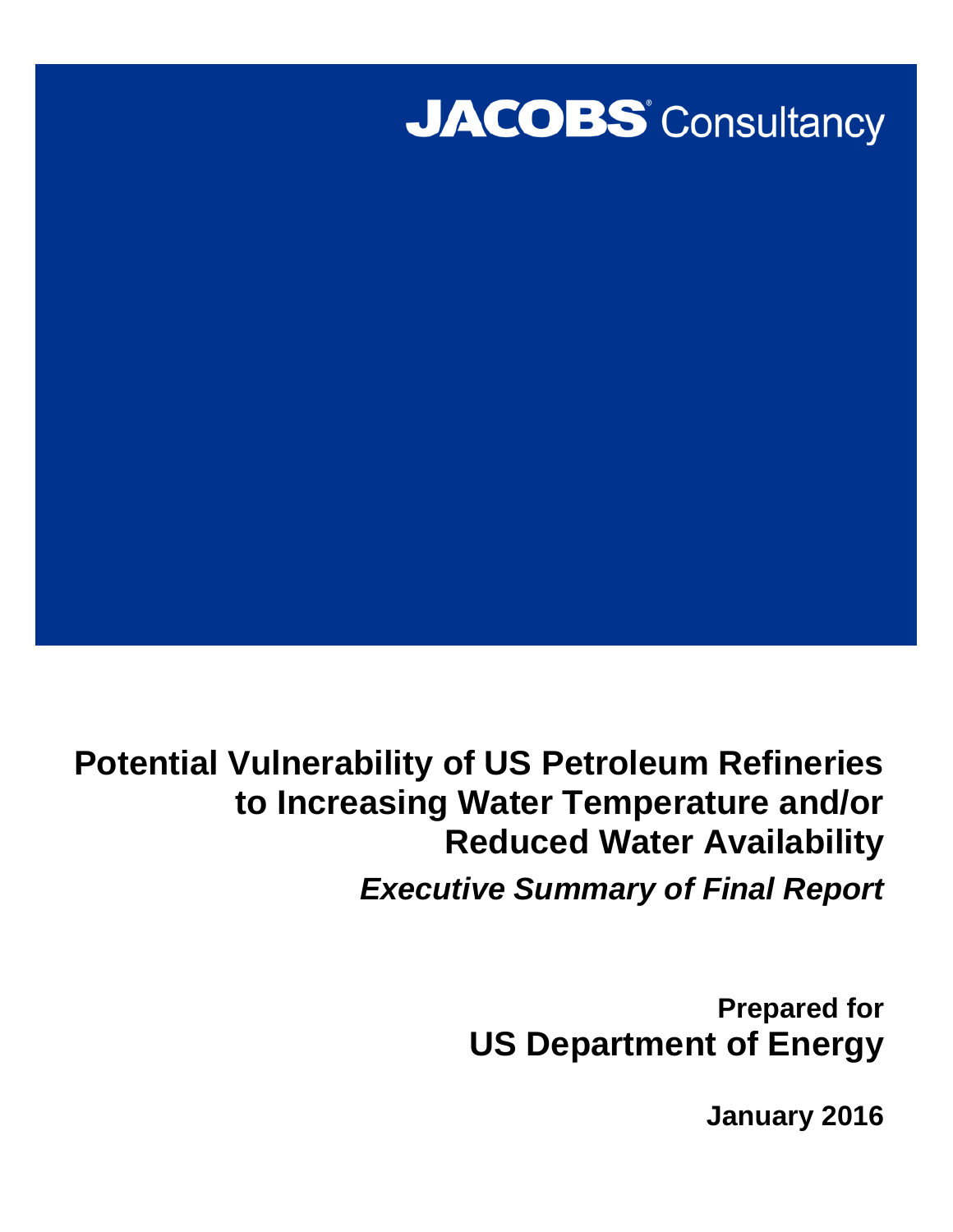

525 West Monroe Chicago, Illinois 60661 Phone: +312.655.9207

# **Potential Vulnerability of US Petroleum Refineries to Increasing Water Temperature and/or Reduced Water Availability**

**Prepared For** 

# **US Department of Energy**

**For Jacobs Consultancy** 

**Laura E. Weaver** 

ol J.M. Here

**Rob Henderson** 

JM. Biognes

**John Blieszner** 

**January 2016**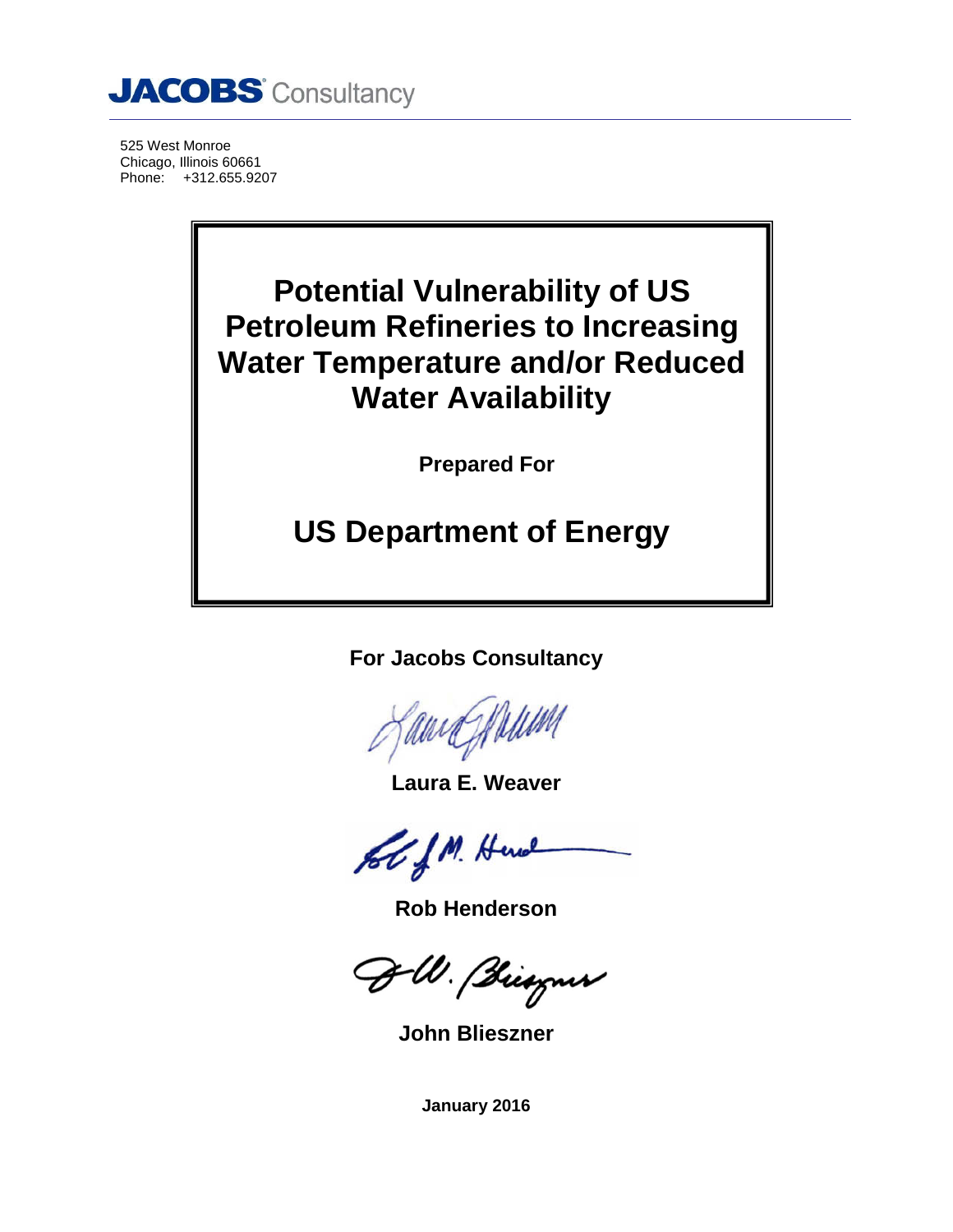This report was prepared based in part on information not within the control of the consultant, Jacobs Consultancy Inc. Jacobs Consultancy has not made an analysis, verified, or rendered an independent judgment of the validity of the information provided by others. While it is believed that the information contained herein will be reliable under the conditions and subject to the limitations set forth herein, Jacobs Consultancy does not guarantee the accuracy thereof. Use of this report or any information contained therein shall constitute a release and contract to defend and indemnify Jacobs Consultancy from and against any liability (including but not limited to liability for special, indirect or consequential damages) in connection with such use. Such release from and indemnification against liability shall apply in contract, tort (including negligence of such party, whether active, passive, joint or concurrent), strict liability or other theory of legal liability, provided, however, such release limitation and indemnity provisions shall be effective to, and only to, the maximum extent, scope, or amount allowed by law.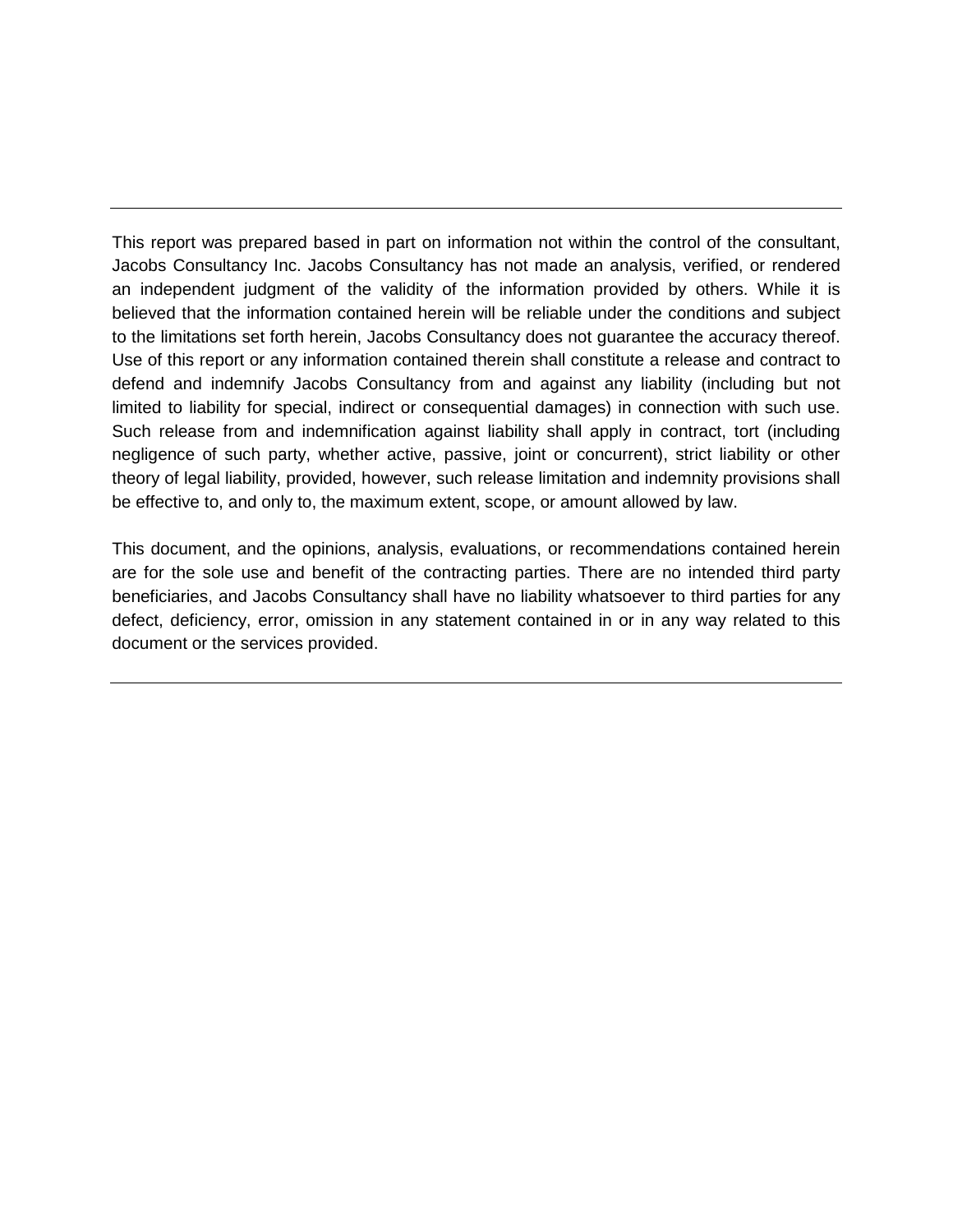# **Executive Summary**

# **Introduction**

The US Department of Energy (DOE) engaged Jacobs Consultancy Inc. (Jacobs Consultancy) to study the potential vulnerability of US petroleum refineries to increasing water temperature and/or reduced water availability.

The DOE is exploring questions such as:

- How do water temperature or water volume reductions affect refinery capacity? How is this handled at the operational level by refinery operators? Have any cutbacks affected regional and national supply of refined products?
- How do refinery operators plan for water temperature variability at operational (shortterm) and tactical/strategic (long-term) time scales? Are contingency plans required to deal with water temperature increases due to drought or longer-term climate trends? How do refining companies deal with water temperature and water reductions in their risk analysis, including siting for new refineries?
- Are refineries in certain regions more or less vulnerable to water temperature issues? Is refined product supply in certain regions more or less vulnerable to refinery outages or reductions caused by water temperature increases or volume decreases?
- How does potential water temperature / volume vulnerability interact with other systemslevel vulnerabilities that refineries may face (e.g., electrical outage, planned and unplanned refinery maintenance, strikes)?

### **The Refinery Water and Energy Balance**

A modern oil refinery is a complex, multi-technology, multi-process manufacturing facility which utilizes a significant amount of energy to process crude oil into finished products. As much as 10% of the energy content of crude oil is consumed in the processing steps, and a significant amount of this energy is shed to the atmosphere via thermal losses, fired heater stack gas heat loss, air coolers, and removed in water coolers. The heat absorbed in the closed loop water coolers then has to be released to the atmosphere via contact with air and through water evaporation from the cooling water system's cooling towers. This evaporation is one of the primary loss points for water within a plant.

A typical refinery will use about 1.5 barrels of water to process 1 barrel of crude oil. However, water use can vary significantly, depending on the design of the facility. A primary differentiator is whether the plant utilizes any once-through cooling water systems (systems which pump water from an external body of water through cooling exchangers and then directly back into the water body), or a recirculating closed-loop water cooling system. (About 10% of the industry, on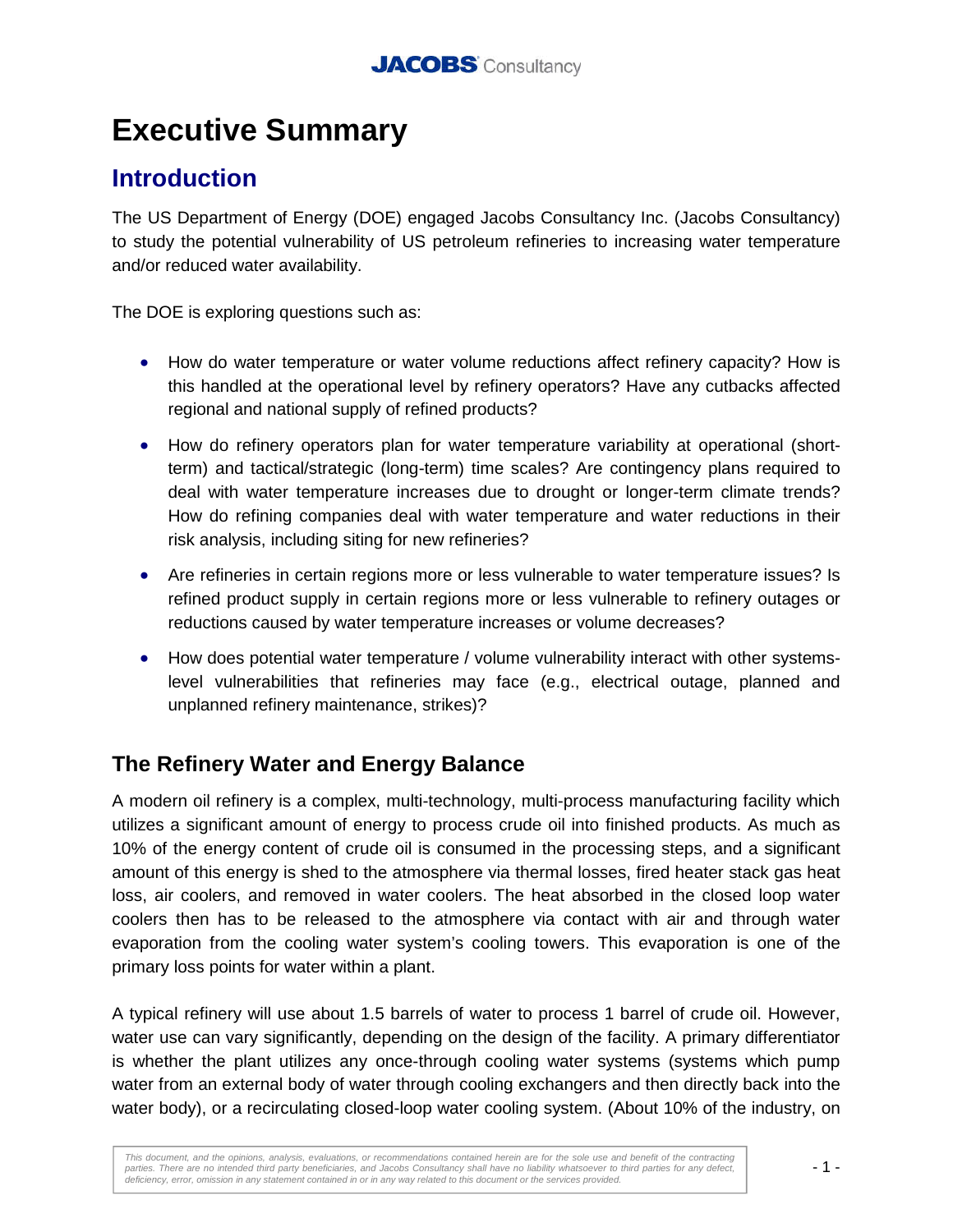a barrels of oil processed-basis, uses once-through cooling water). As an industrial consumer of water, the refining industry ranks well behind that of the electric power industry and agricultural consumers within the United States and on par with other industrial users such as the chemical industry, but individual plants can be significant local consumers.

### **Study Objectives**

In this Study, we model and discuss the uses of water within the US petroleum refining industry. We also look at the impact of a reduction in availability of the volume of water in each of the cases. Finally, as part of this work we contacted refiners directly in different regions of the United States to assess the validity of our findings.

The makeup water (MUW) source, consumption, and location of the final disposition from the refinery's internal Waste Water Treating Plant (WWTP) for any specific refinery can vary significantly; consequently, we developed some "typical" refineries to model and then based our discussion upon the expected effects of changes for these facilities.

The effect of rising MUW temperature is not biased by refinery configuration, but may be somewhat biased by geographic location. Most US refineries currently can handle a 20˚F to 50˚F or greater swing in their MUW temperature due to variations between day/night and summer/winter ambient temperature differences.

# **Refinery Water Use Discussion**

Water is utilized in oil refineries in a number of different ways. The primary uses are:

- Cooling water (CW) cooling tower (closed loop cooling water, CLCW) makeup
- Process water
- Boiler feed water (BFW) production for steam
- Fire mains
- Utility water
- Once-through seawater or freshwater for cooling
- Potable water and sanitary water system

A certain amount of water is lost or consumed in each use. We discuss MUW in more detail below. The primary loss points from these users are (in relative order of decreasing volume):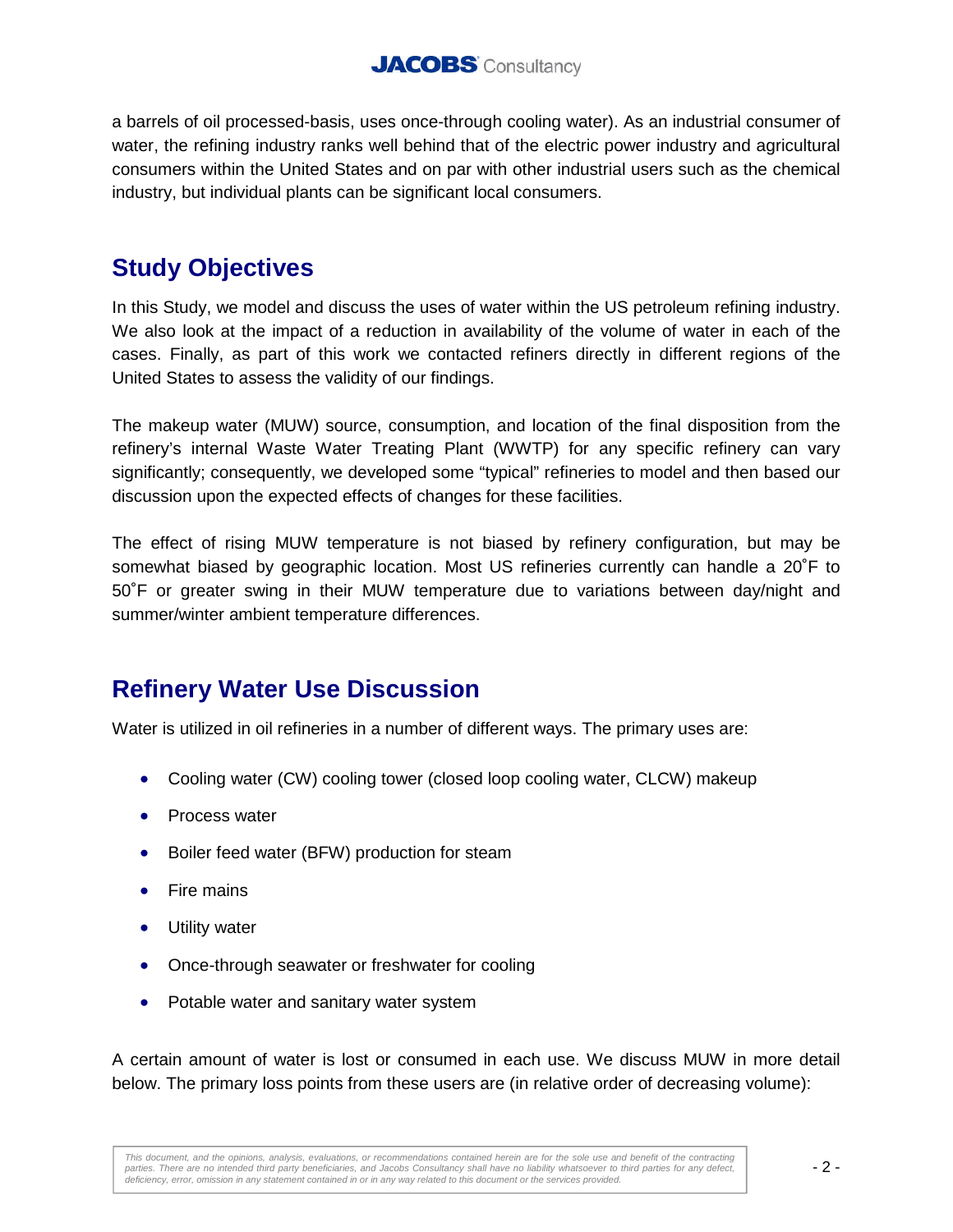- 1. WWTP effluent to a regulated outfall
- 2. Water vapor to atmosphere from the top of cooling water towers
- 3. Water vapor from steam traps, steam vents, open sewers, and open-roofed waste water treating plant equipment
- 4. Leakage from fire mains to the ground

There are two basic water sources for refineries: surface water (seas, lakes, rivers, ponds) and ground water (aquifers). Water from aquifers normally is accessed by drilling wells. The source of the MUW to the refinery can be any one of the following, or, more typically, a combination of:

- City or municipal water district fresh water  $(-60\%)^1$  of refineries)
- Ground water (~15%)
- Once-through sea water  $(-5%)$
- Once-through river water (~10%)
- River water (~50%)
- Lake water  $(<5\%)^2$

Most refiners reuse or recycle various water streams within the refinery in an effort to either:

- comply with regulatory limitations
- reduce the volume (and cost) of purchased water
- save MUW processing energy costs, and/or
- reduce the volume of effluent water.

#### **Primary Water Systems in the Refinery**

#### **Refinery Cooling Water Systems**

Most oil refineries use large cooling water (CW) recirculation systems for various process cooling services. These cooling water systems are made up of multiple-cell cooling towers above surge basin(s), an MUW system (including treatment), circulating pumps, chemical additive pumps, and a distribution and gathering header. A generic diagram is included below.

<sup>1</sup> as a percentage of the top 135 US oil refineries, not on a barrel capacity basis

<sup>2</sup> the numbers add up to >100% due to many refiners having more than one source of MUW

This document, and the opinions, analysis, evaluations, or recommendations contained herein are for the sole use and benefit of the contracting parties. There are no intended third party beneficiaries, and Jacobs Consultancy shall have no liability whatsoever to third parties for any defect, deficiency, error, omission in any statement contained in or in any way related to this document or the services provided.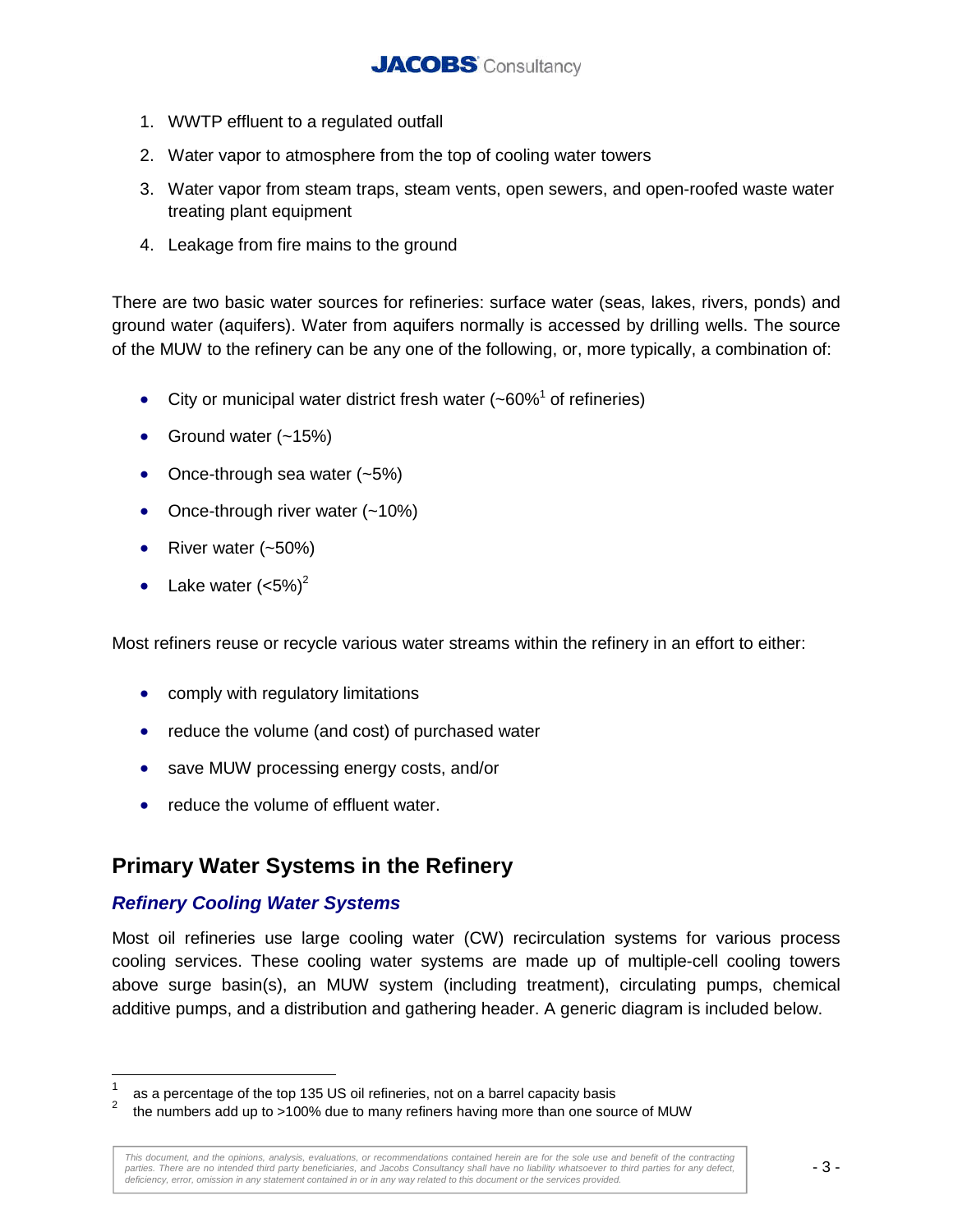### **JACOBS** Consultancy

Normally, these systems are treated as a utility and are not considered a "profit center," thus they may not be proactively updated except when their performance results in a significant economic problem for the facility. The MUW source, design, and capacity of these systems will have been specified during the initial design of the refinery. Since then, little will have changed besides augmentation and expansion throughout the years as the size and complexity of the refinery increases.

Cooling requirements for process fluids are typically met by first rejecting some process heat to the atmosphere using an air cooler, followed by a water-cooled heat exchanger. The balance between the use of air-cooled heat exchangers and cooling water exchangers will have been set during the initial design of a facility, and any desire to retrofit the system to shift the duty balance between cooling water and air will be expensive and, usually, only done incrementally as new units are added to the refinery.

#### **Figure 1. Typical Refinery Cooling Water Loop**



The performance of the cooling water system is mostly determined by the amount and size of the cooling water towers and the ambient air conditions (temperature and dew point). The effect of an increase in the MUW temperature on the cooling water system would be minor, since the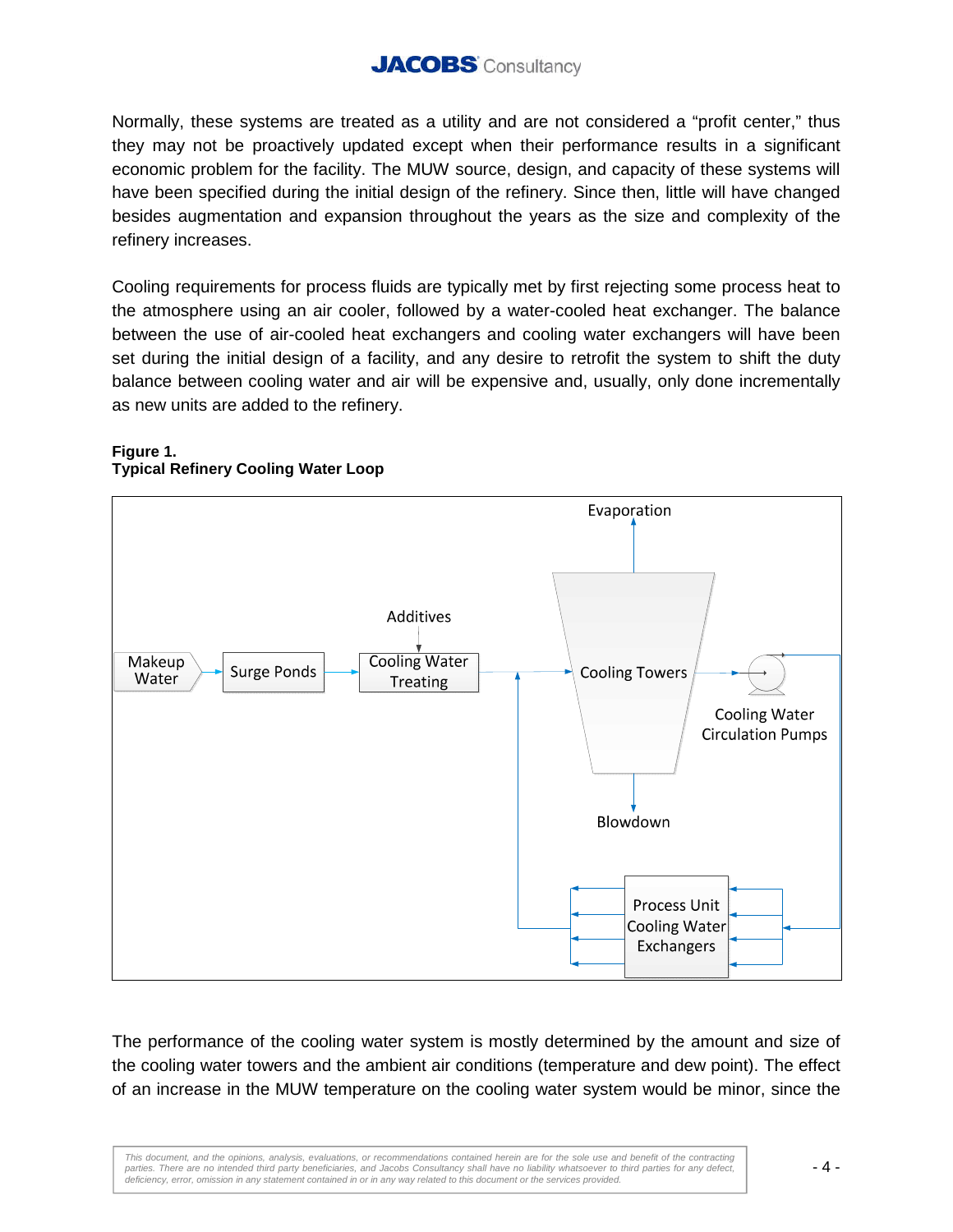

volume of water circulated is typically 20 to 100 times larger than the MUW volume. A larger effect would be expected from higher ambient temperatures which will cause the cooling water in circulation to be warmer, as the temperature of the cooling-tower-effluent water is highly dependent on ambient temperature. Higher ambient temperature and dew point will reduce the effectiveness of the cooling water system and reduce the heat removal capability of every single cooling water exchanger in the facility by increasing the cooling water tower outlet temperature. Since the flowrate of cooling water to any one exchanger is set by the capacity and head of the cooling water circulating pumps and the pressure dynamics of the cooling water header, there is typically no way to adjust the flowrate of water to an exchanger. Throughout the rest of the report, the performance of the cooling towers and their associated process cooling exchangers is the primary concern as we discuss the effect of higher ambient temperatures.

#### **Boiler Feed Water Systems**

To minimize fouling and scaling, steam systems require very clean boiler feed water, low in hardness and total dissolved solids. A number of different technologies are available to treat MUW for the boiler system. The technology chosen will determine the volume and quality of the reject water from the treating system. The boilers themselves are large producers of wastewater as they need to be "blown down" on a frequent schedule (purged to the sewer to minimize the buildup of solids and ions within the water) to help minimize the amount of harmful impurities which build up in them. This "blowdown" water is at boiler temperature and may need to be cooled prior to entering the wastewater feed system to avoid overheating the micro-organisms (the "bugs") utilized within the WWTP for treatment.

#### **Process Water Systems**

In a refinery, most process water has come in contact with hydrocarbons in process equipment and must be separated and recovered from the hydrocarbons. Most refineries do not maintain a separate process water header. The volumes needed for process water are typically sourced from a cooled, clean steam condensate header or from BFW to minimize the impurities contained within the water to avoid fouling and/or corrosion of the process equipment.

#### **Once-Through Seawater System for Cooling**

Some coastal refineries can utilize once-through sea water for process cooling. After passing through the various process coolers, the warmed sea water is routed back to the source via some type of thermal dispersion header. Over time, refiners have reduced the use of sea water to lessen the risk of hydrocarbons leaking directly into a seawater ecosystem. An advantage once-through seawater may have over a closed-loop system is that the inlet water temperature can be significantly below ambient air temperature, thus allowing the process coolers to remove more heat and/or be smaller in size.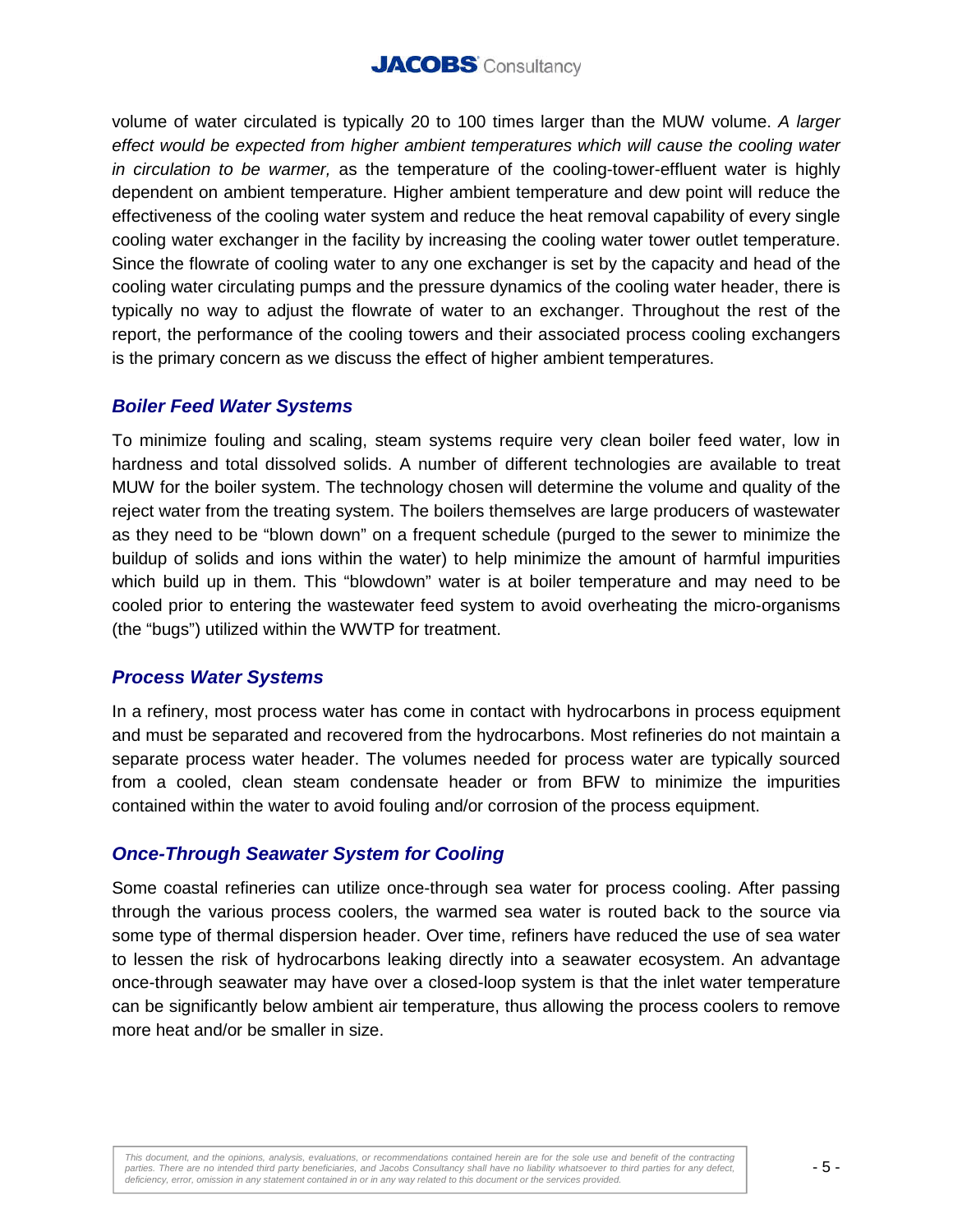#### **Once-Through Freshwater System for Cooling**

Some refineries can utilize once-through fresh water for process cooling from a large lake or river. Fresh water does not pose the corrosion threat of sea water, but as with sea water, oncethrough freshwater systems present the risk of freshwater ecosystem contamination from hydrocarbon leaks. As with sea water, once-through freshwater systems may provide cooling water at a lower temperature than closed-loop systems.

### **Refinery MUW Sources**

In this section we discuss the most common sources of MUW to US oil refineries and review the prevalence, pros and cons, and issues associated with each source. All potential sources of water for a refinery may be classified as either surface water (seas, lakes, ponds, lagoons, canals, rivers, streams) or ground water (aquifers). Water from aquifers usually is accessed by drilling wells into the aquifer.

#### **City/Municipal Water**

- May be sourced from surface water or ground water.
- The most common, cleanest, and typically most expensive of MUW sources, since city water undergoes extensive treatment to be potable.
- Quality: Can be used as cooling water system MUW directly and/or processed into BFW.
- Temperature: The temperature of this MUW can vary significantly with the seasons as it will be coming from a fresh water source via an open air municipal water processing facility. The temperature would be expected to vary between a low near freezing and a high temperature approaching 10˚F below the maximum ambient temperature reached on a typical day.
- Availability: This source may be expected to have supply constraints and/or would be expected to become more expensive over time.
- Disposal: Nearby surface water typically will be required for disposal of WWTP effluent. Allowable disposal water quality and possibly temperature will be monitored and will require local, state, and possibly federal permits.

#### **River / Canal / Agricultural Water**

• A major source of MUW, especially for cooling water systems. This surface water may not have any user fees associated with it, but the total volume allowed is usually regulated by state or local authorities to ensure adequate supplies are available for all users.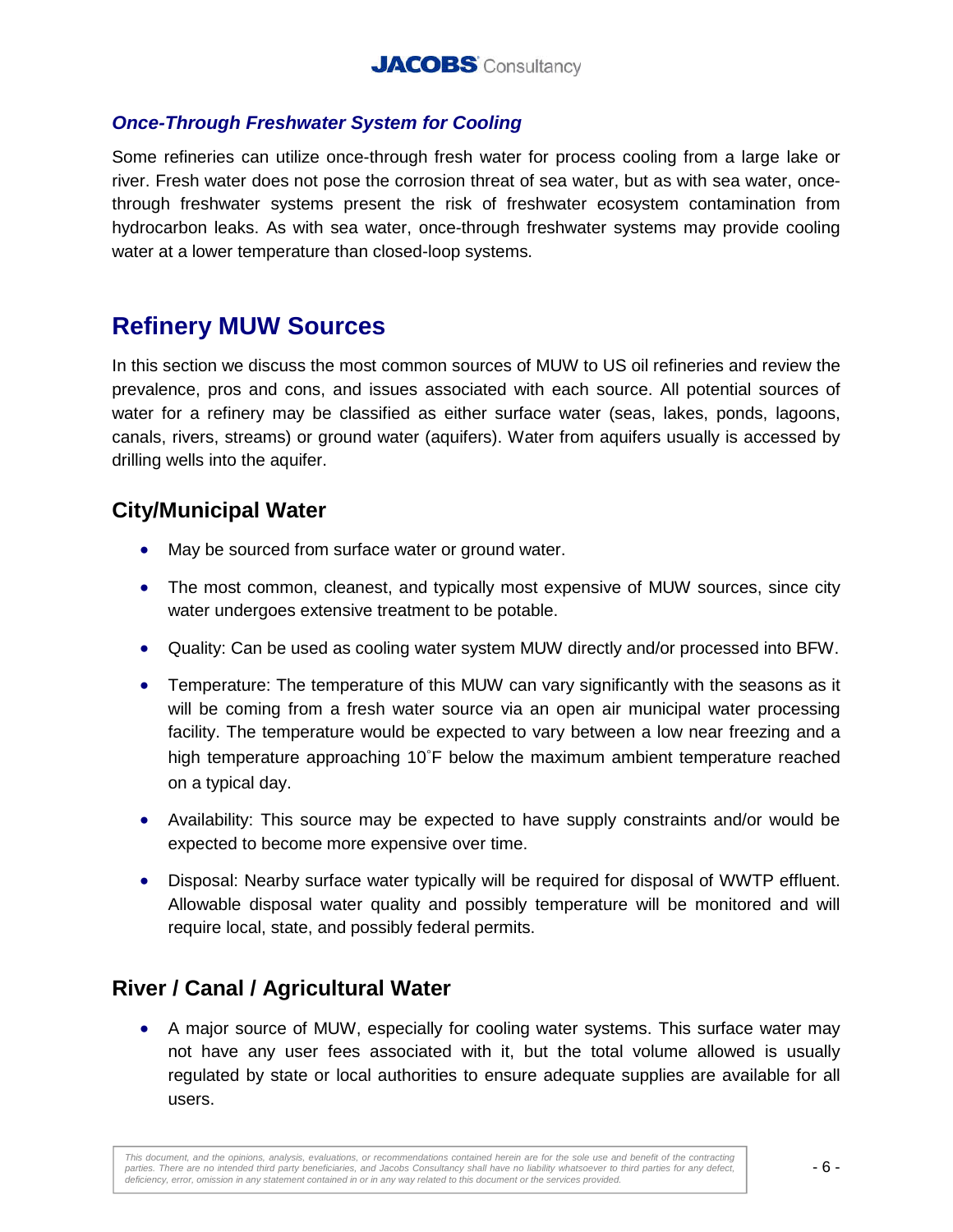- Quality: This relatively clean water typically will only need to go through settling ponds and flocculation prior to usage as MUW for cooling water systems. This water source can also be used to feed BFW feed pretreatment systems, but significant purification efforts will be required to bring it up to BFW quality.
- Temperature: The temperature of this MUW can vary significantly with the seasons, varying between a low near freezing and a high temperature approaching 10˚F below the maximum ambient temperature reached on a typical day. Water temperature affects the use of water by refineries. Some refineries that use water from rivers for oncethrough cooling have auxiliary groundwater supplies for use in summer when the river temperatures are too high for effective cooling. Other refineries continue using the river supply, but increase the withdrawal for cooling as the river temperature increases.
- Availability: This source possibly could be expected to have supply constraints and/or would be expected to become more expensive over time. In extreme circumstances, rivers can actually dry up and/or have water usage rationed, which would cause significant difficulties for a refinery.
- Disposal: WWTP effluent disposal is back into the source where it came from. Allowable disposal water quality and possibly temperature will be monitored.

#### **Lake Water**

- Primarily only available to be used as a significant source of MUW for refineries directly on the Great Lakes. This water may not have any user fees associated with it, but the total volume allowed is usually regulated by state or local authorities to ensure that adequate supplies are available for all users.
- Quality: The quality of the water is fairly constant and good. Can be fed to both cooling water systems and BFW pretreatment systems.
- Temperature: The expected seasonal temperature variation will be less than that seen for river water and could be significantly cooler than other water sources.
- Availability: Availability may be limited for regulatory reasons, rather than actual supply limitations.
- Disposal: WWTP effluent disposal should be back into the source. Allowable disposal water quality and possibly temperature will be monitored.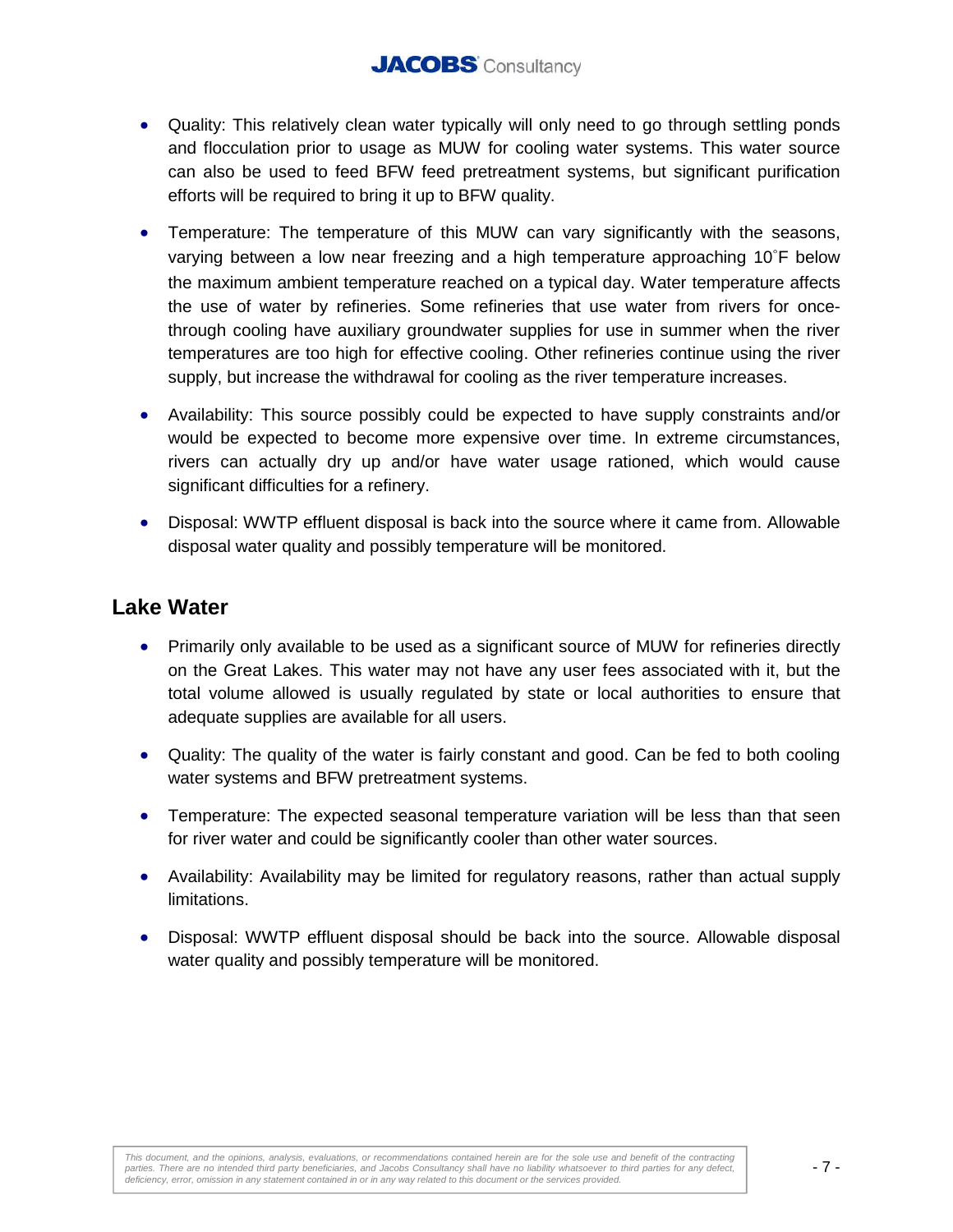#### **Ground Water**

- Typically utilized in landlocked or more arid areas. This water may not have any user fees associated with it, but the total volume allowed is usually regulated by state or local authorities to ensure adequate supplies are available for all users and to avoid depletion of the resource.
- Quality: The quality of this water can vary depending on the source. Typically, the water can be very hard with a high mineral content, thus making it more expensive to treat to BFW quality.
- Temperature: An advantage of using water from an aquifer is that the temperature is not expected to fluctuate at all with surface ambient conditions.
- Availability: A significant disadvantage could be the finite volumes which may be available and the desire of society to conserve this fresh water resource for other uses.
- Disposal: A nearby surface water resource will be required for disposal of WWTP effluent. Allowable disposal water quality and possibly temperature will be monitored.

#### **Sea Water**

- Used for once-through cooling in some coastal refineries, but requires expensive highmetallurgy equipment for pumping, transfer, and heat exchangers due to the corrosive nature of salt water.
- Quality: The quality of this water should not vary much.
- Temperature: The temperature will vary seasonally. Typically, the temperature of sea water will be lower than that found in freshwater river sources, but higher than what would be found in the open ocean as sea water for cooling is sourced from a shallow bay or estuary.
- Availability: Unlimited, but the potential environmental exposure of sending hydrocarbon directly into the ocean has led refiners to seek to reduce their usage of once-through sea water and only refiners on the coasts can utilize this option.
- Disposal: The water is not treated and needs to be returned uncontaminated to the location from which it came and at no more than a prescribed temperature above the water into which it is being discharged. Holding tanks with oil skimming capability may be utilized.

### **Underground Saline Water Sources**

Underground saline water resources are available as both a water source and a location for deep well injection disposal of refinery-effluent water, but the high cost of treating the water to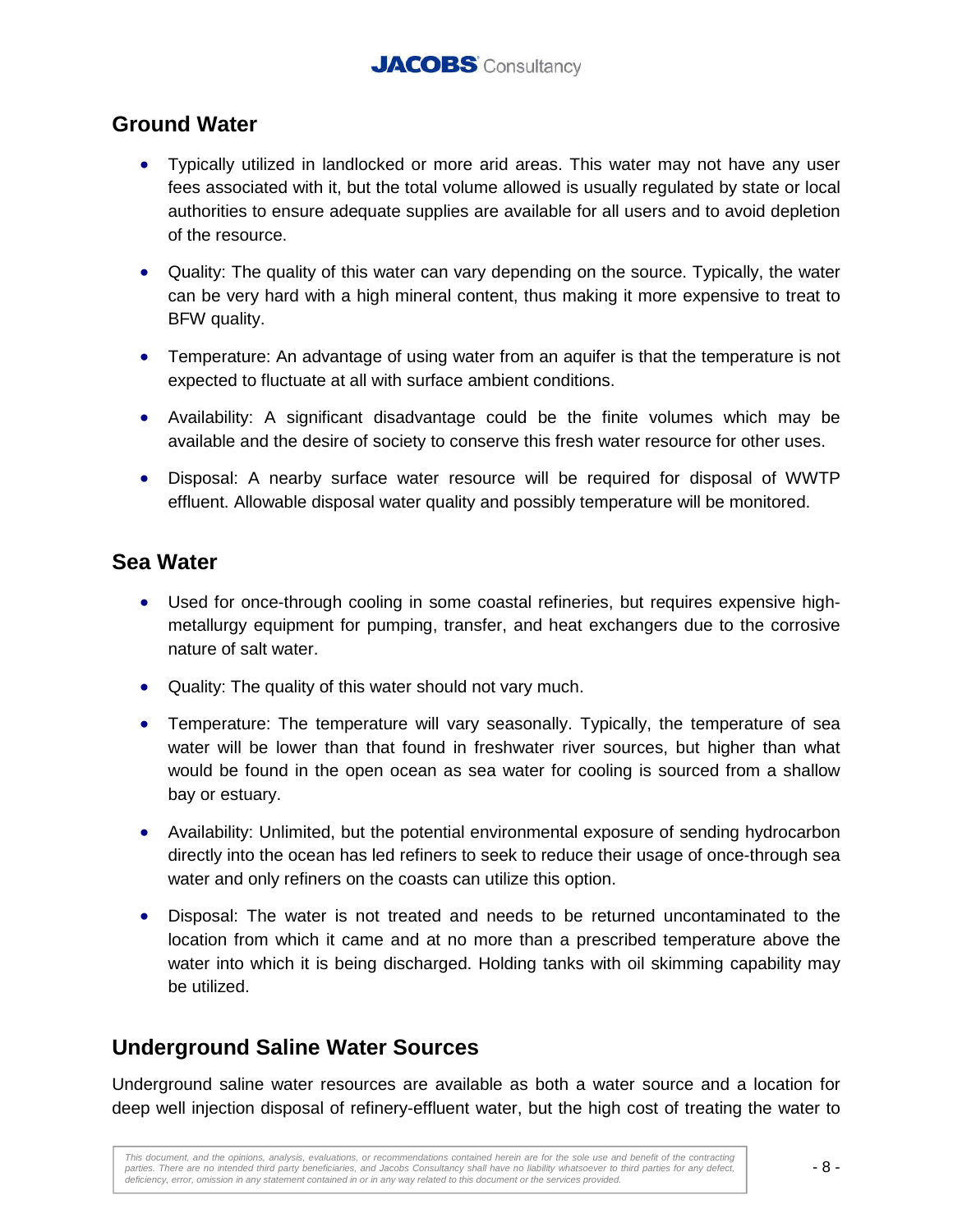achieve useable quality limits its use by most refineries for MUW. In contrast, saline aquifers are a major source of water for oil sands production in Alberta, Canada.

# **Model Refinery**

For this Study, we developed a simple, non-linear model of a typical medium-sized (120-mbpd FCC-based) refinery configuration running a benchmark crude oil, light, sweet West Texas Intermediate (WTI). We used the model to better understand the MUW balances and to determine the effects of changes in MUW quality, temperature, and/or availability. We qualitatively reviewed each of the process units and estimated what effects a very significant (+20˚F) increase in ambient temperature would have on the refineries during the heat of the summer. This highly unrealistic climatic temperature change was chosen to amplify the effects of higher ambient temperatures on the industry. If a smaller and much more typically discussed temperature increase of, for instance, 2˚C (3.6˚F), were utilized, very little effect would be seen with our analysis.

Our model results show:

- The blowdown flowrate from the cooling water tower system is a significant proportion of the WWTP's feed.
- The quality of the MUW will have a significant effect on how much closed-loop cooling tower blowdown water is required to reduce the solids content of the circulating water. Lower-quality river and agricultural water will require higher purge volumes.
- Increasing the size of a refinery will proportionally (i.e., 20% more throughput requires 20% more water usage) increase the volume of MUW required.
- Increasing the complexity of a refinery by adding more process units will proportionally increase the volume of MUW required.
- Increasing the sulfur content of the crude oil to a refinery will proportionally increase the volume of MUW required.
- Increasing the heaviness of the crude oil to a refinery will proportionally increase the volume of MUW required.
- Water evaporation from the cooling towers is the primary loss point inside a plant.
- An increase in ambient air temperature will increase the cooling water temperature.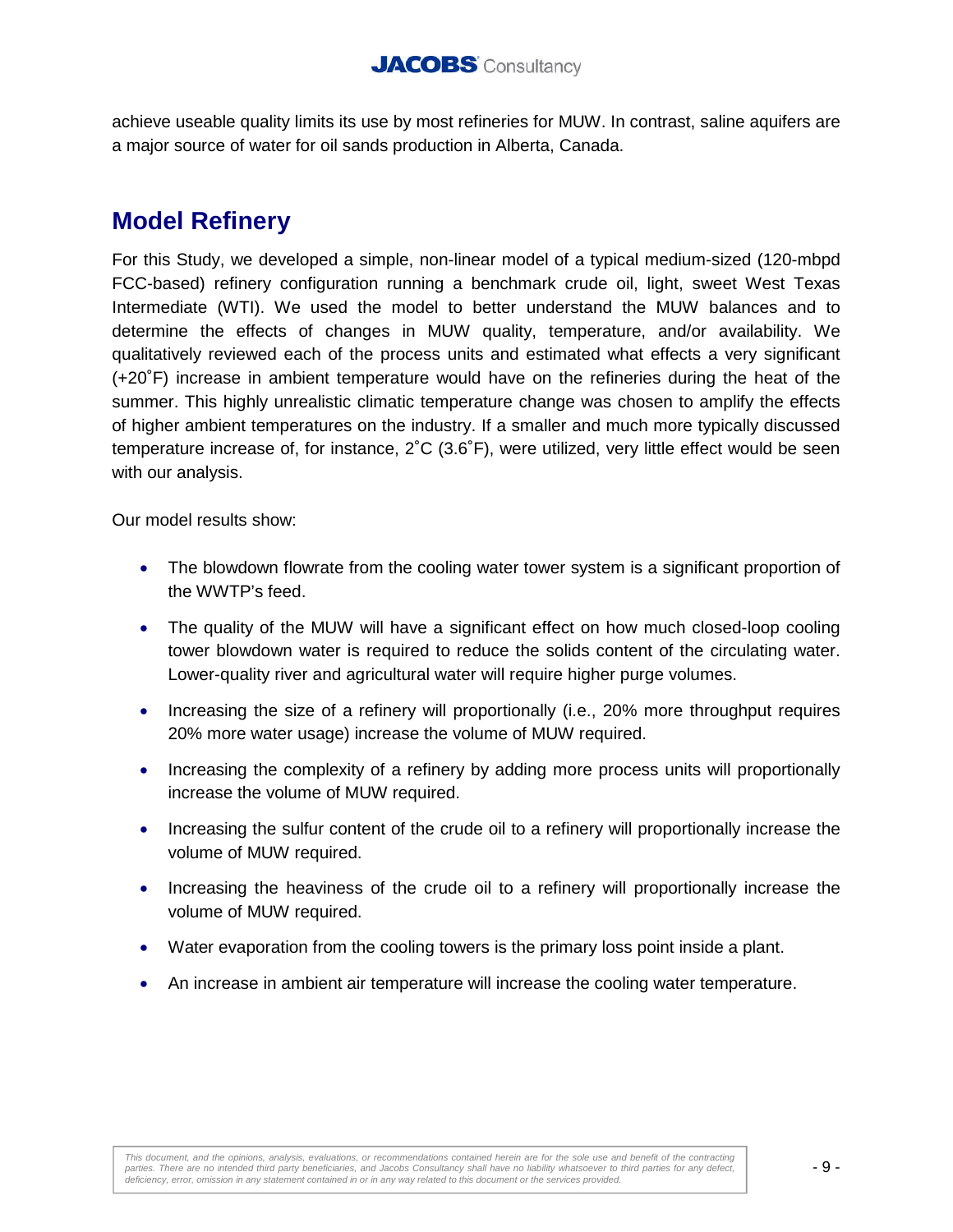# **Refinery Size and Complexity**

In reviewing the process units that would be most affected by ambient temperature increases, we observe that the relative vulnerability of a refinery would not be affected by its size, complexity, or crude slate. Water usage will increase roughly in proportion to an increase in overall crude processing capacity, in proportion to a refinery's relative complexity [as indicated by its Nelson index (a common industry index used to indicate the complexity of a refinery)], and in proportion to the volume of heavier, more sour crude processed (as indicated by the crude oil's API gravity).

### **MUW Temperature and Availability**

Makeup water is only a small portion of the total closed-loop cooling water circulation system. Thus, a higher MUW temperature will not significantly affect the temperature of the refinery's cooling water. However, the higher ambient temperatures (and probable associated higher humidity) which caused the MUW to be warmer will have a significant effect on the performance of the process units during the hottest days of the summer as the circulating cooling water temperature increases. With enough warning (months and years), some of these effects can be remedied by increased maintenance costs, operating costs, or capital spend to modify the cooling water system or to change the process units.

Refineries which rely upon dwindling sources of ground or surface water may be required to increase their capital investment to reduce their consumption of water, or find alternate sources. These investments to minimize net water usage could become increasingly expensive and have diminishing, or negative, economic returns as the easiest and most profitable ones are executed first.

Refiners which currently rely upon once-through sea/freshwater cooling water (~15 of the medium/large refineries) are particularly susceptible to public pressure and/or environmental regulation which may require that they switch to a closed-loop Cooling Tower system. This would be an extremely costly change. Costs for our medium-sized refinery would accrue in three main areas:

- 1. the capital cost of adding a closed-loop cooling tower system (>\$100m),
- 2. the capital cost of enlarging and/or modifying a large number of existing cooling water exchangers for their new service (>\$50m), and
- 3. the process debits associated with lower exchanger performance since, typically, the once-through cooling water temperature is lower than what can be economically attainable by the new closed-loop cooling water system (>\$100m).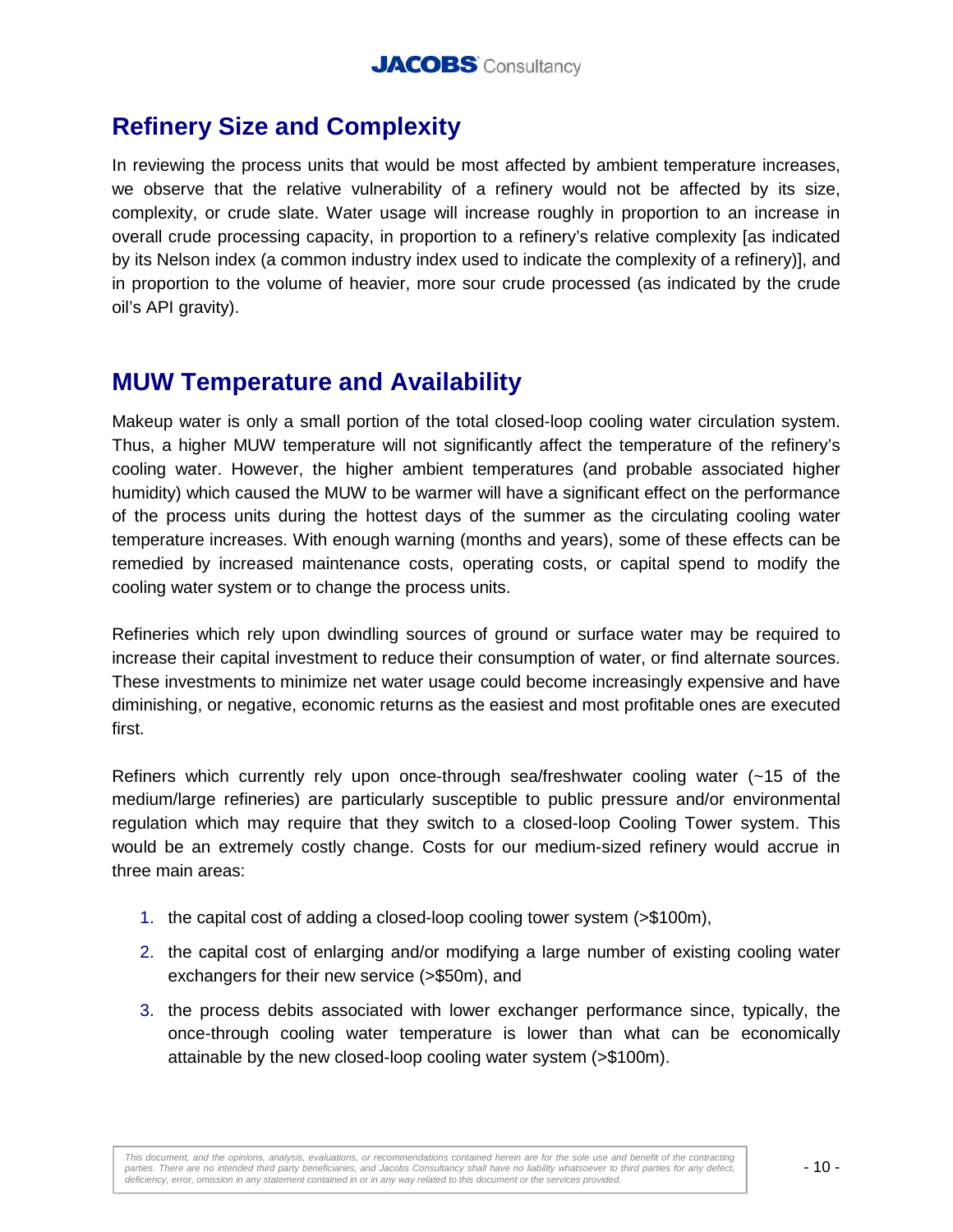# **Refinery Water Case Studies**

In this section we summarize recent conversations with refinery personnel and other refining subject matter experts. All discussions and usage of this information were on the condition of confidentiality.

• **Refinery A—**This West Coast refinery (PADD 5) uses city water for most of its MUW, except for about 30% of the process units which utilize once-through seawater for cooling. Ten years ago, they studied the cost and logistics of switching this OTCW system to use cooling towers, but the lack of available land and extremely high cost made this economically infeasible. They have no long-term concerns about the temperature, quality, or availability of their MUW, but the cost per gallon has doubled in the past three years and local drought has brought additional surcharges.

The refinery has developed a list of possible projects to reduce their use of water. They do co-process sanitary sewer water in their WWTP and they discharge the WWTP effluent into the ocean via a strictly regulated diffuser system. They have never had to cut back production due to loss of MUW and are never fuel gas long.

- **Refinery B—**This PADD 4 refinery uses city water for all of its MUW. They have no concerns regarding the availability, quality, or temperature of this water source in the long term. In fact, they currently have a feedwater surge tank which they are going to take out of service since it has reached the end of its useful life. Their water price has been rising, but not enough to warrant any significant investments to minimize water consumption beyond their current recycle and reuse strategy. They discharge to a local creek and do not have a maximum allowable temperature limit for effluent. They have never had to cut back production due to loss of MUW.
- **Refinery C—**This Midwest refinery (PADD 2) uses canal water for all of their MUW. There are no concerns about the availability, quality, or temperature of this water source in the long term. They have a recycle and reuse strategy in place. They discharge back into the canal and do not have a maximum allowable temperature limit. During the wintertime, when a significant amount of salt runoff from the roads occurs, the salt levels in the canal are actually higher than that of the plant's discharge. They have never had to cut back production due to loss of MUW.
- **Refinery D—This large Gulf Coast refinery (PADD 3) uses river water for all of their** MUW as supplied by a local water authority. Recently a significant curtailment of this water availability has been threatened due to drought, but they remain as a senior water right holder and have only seen an actual decrease in volumes of 10%, which they were able to replace by purchasing water from local farmers. (In addition, refiners can usually handle temporary reductions of this magnitude by minimizing CLCW tower blowdowns and some other short-term measures.) Proposed curtailments of water availability have provided incentive for the site to consider numerous options to reduce baseline water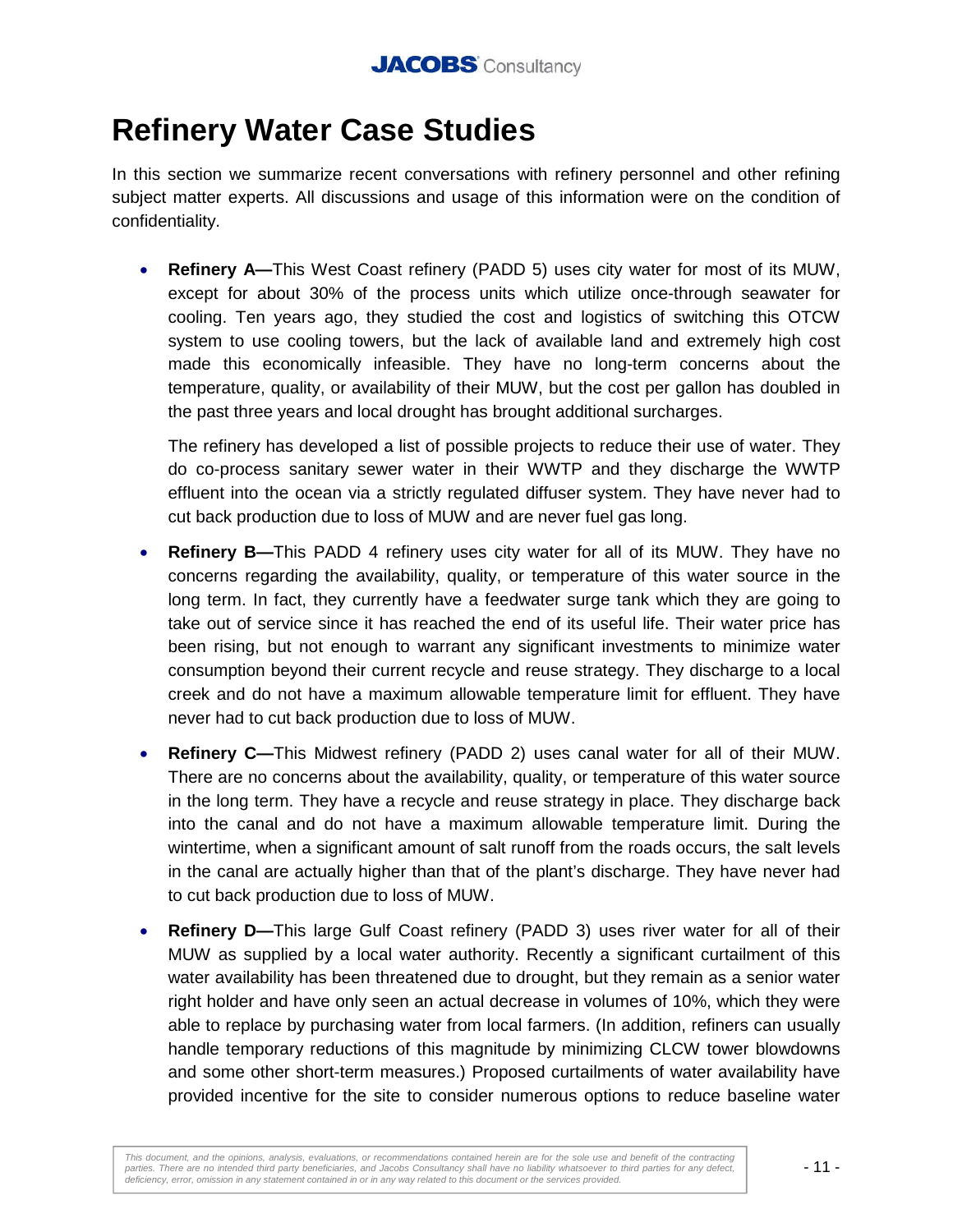### **JACOBS** Consultancy

usage. This exercise has yielded a comprehensive plan for incrementally shedding consumption in the short and medium term, if it became required.

The refinery discharges to the sea and the effluent's temperature is monitored, but their permit allows them to be within a certain range above the water body's temperature, so if the ambient temperature (and the water body's temperature) rises, then their effluent temperature is also allowed to rise by a similar amount.

- **Refinery E—**This Midwest refinery (PADD 2) uses ground water and untreated city water for their MUW. They have no concerns about the temperature, quality, or availability of their MUW source. They have problems with discharge of their WWTP effluent to a small river, and thus are going to add a zero-discharge system to re-process the effluent for recycle and then will inject the remaining concentrate into a deep well.
- **Refinery F—**This East Coast refinery (PADD 1) uses city water for MUW and sea water for OTCW. They have no concerns about the temperature, quality, or availability of their city water supply.
- **Refinery G—**This large Midwest refinery (PADD 2) uses lake water for their MUW, including OTCW for most of their process cooling. They have no concerns about the temperature or quality of their MUW, but are exploring the cost of going to a CLCW system for all of their units which currently are on OTCW. Initial estimates show this to be extremely costly (>\$400MM), especially because the lake water temperature is significantly lower than what a CLCW system would be able to achieve, so large process unit debits would be expected without significant capital upgrades.
- **Refinery H—**This East Coast refinery (PADD 1) uses city water for their MUW. They have no concerns about the temperature, quality, or availability of their MUW.
- **Refinery I-This Gulf Coast refinery (PADD 3) uses river water for their MUW. They** have no concerns about the temperature, quality, or availability of their MUW. Their corporate parent has a water team which is exploring long-term issues related to water, but they did not share with us their specific focus.
- **Refinery J—**This West Coast refinery (PADD 5) uses river water for their MUW, supplied by the local municipal district. They have a recycle and reuse strategy in place. Historically water recycle has been done to save money. They have no current concerns about the temperature, quality, or availability of their MUW. They discharge to the sea.
- **Refinery K—**This Midwest refinery (PADD 2) uses river water for their MUW as permitted by state authorities. They discharge back into the same river. They have no concerns about the temperature or quality of their MUW, but in the past there have been drought conditions which caused them to have to monitor the quality and flowrate of river water closely as their effluent became a large portion of the river's total flow. They have a recycle and reuse strategy in place.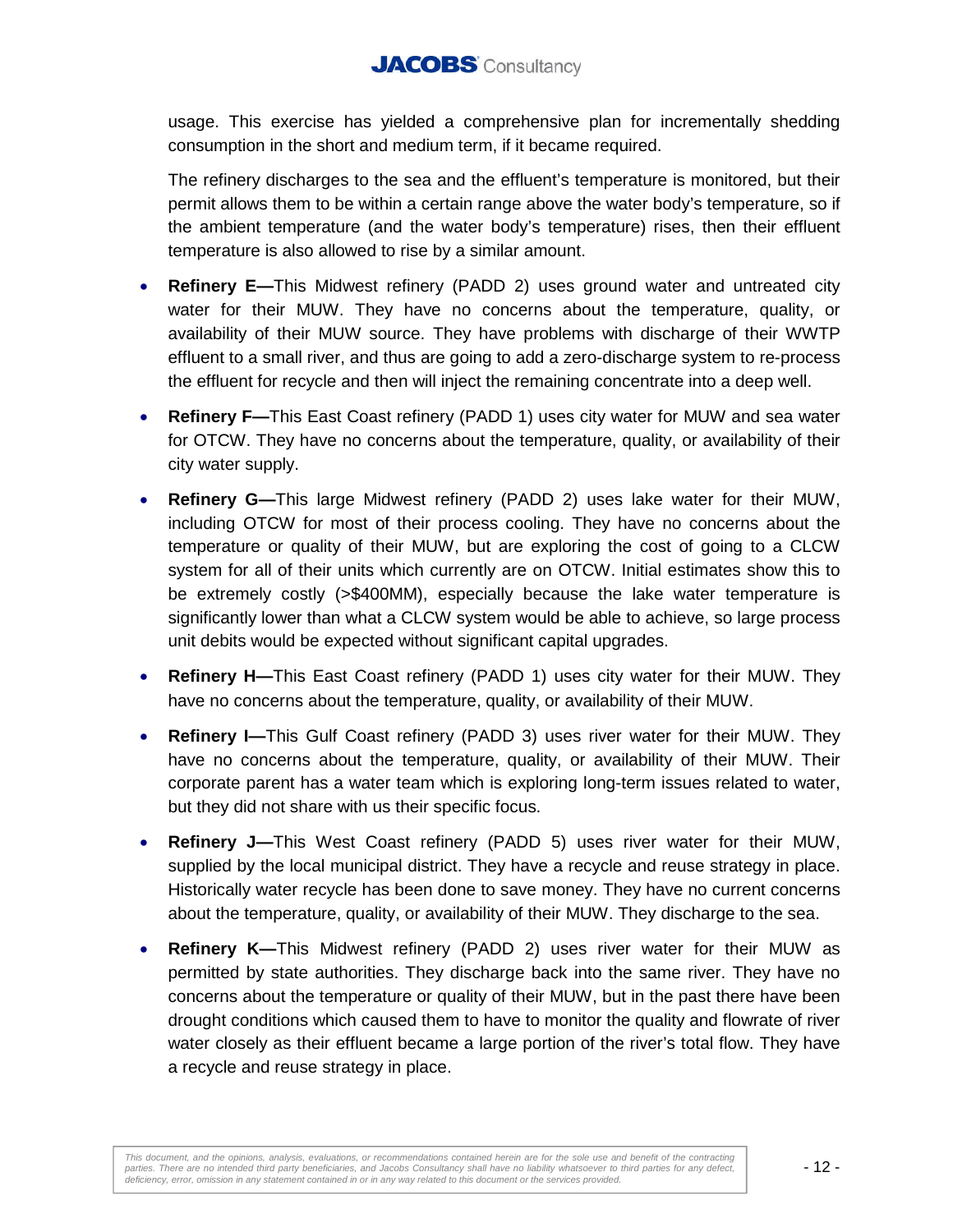• **Refinery L—**This large Gulf Coast refinery (PADD 3) uses river water for all of their MUW as supplied by a local water authority. They have been threatened with significant curtailment of water availability recently due to a drought, but remain as a senior water right holder. Over the past ten years they have reviewed their water usage frequently and have engineered and constructed a number of projects to reduce their use of MUW for economic, operational, and energy saving reasons. With completion of these projects, they now utilize a significant number of different recycle streams.

They have an aggressive recycle and reuse strategy in place due to local supply limitations.

# **Case Study Discussion**

Overall we were able to directly review and/or discuss the performance and concerns of over ten refineries across all of the PADDs with a total processing capacity of more than 2.5mbpd. The breadth and depth of the discussion varied with each facility representative, but the specific issues and challenges which were communicated to us supported the Study's findings and have helped us to more fully develop our final conclusions below. None of the refiners have reported any difficulties with meeting their effluent discharge temperature limits (if they have this type of limit).

# **Overall Conclusions**

- 1. Oil refineries in the United States utilize MUW from a variety of different sources, depending on their history and geographic location. This reduces the vulnerability of the industry to any one type of event which could reduce the quality or quantity of any one particular type, or source, of MUW.
- 2. Higher ambient temperatures will increase the temperature of most forms of fresh MUW to oil refineries (except for groundwater), but this increased temperature will not necessarily be directly problematic.
- 3. Higher ambient temperatures affect the performance of the Closed Loop Cooling Tower systems and will lead to directionally lower yields, throughput, and performance of most refineries during summertime peak temperatures. Lost profits during peak summertime temperatures for a medium-sized temperature-limited refinery can currently be in the range of \$10k to \$100k per day, but no regional shortages due to this issue are known to have occurred within recent memory.
- 4. Higher ambient temperatures will increase the temperature of Once-Through Cooling Water (OTCW) from fresh and salt water bodies, and this may directionally lower the yields, throughput, and performance of a refinery which utilizes this type of resource.